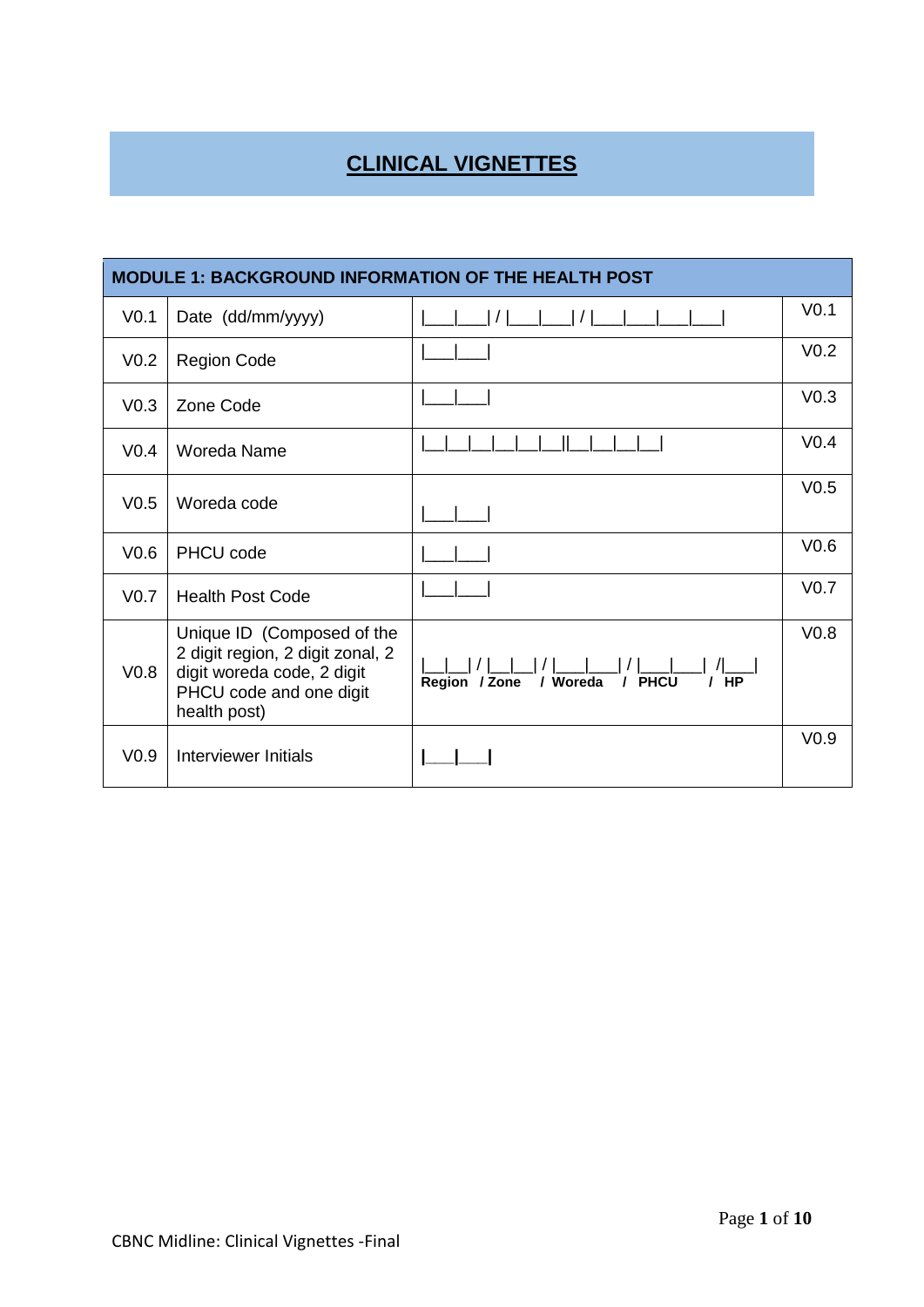## **Clinical vignettes: Health Extension Worker Interview**

## **INSTRUCTIONS**

#### **I- Background:**

Explain to the HEW that

- 1. These case scenarios aim to know his/her usual practice in some special situations.
- 2. The interviewer (you) will read the scenarios together then she will have to tell what actions she would take to treat the child.
- 3. These scenarios will not be used to judge or questions her practice.
- 4. The information collected will not be communicated to any HC, Woreda or any health authorities.

## **II- Assumptions: Guideline for respondent**

- 1. All the drugs HEW is expected to administer are available at her HP.
- 2. The HEW should consider that she has a complete authority to give any advice, prescribe any drug or to decide whether or not to refer a child to an HC or hospital.
- 3. She is examining the neonate with the current episode of illness for the first time.
- 4. There is a referral centre 20 minutes away from the HP by walk.

### **III- Before going to the first case scenario, answer any health extension worker's concern.**

#### **IV- Read each scenario card one by one to the HEW.**

- **V-** Clinical vignettes 5 should be asked to those HEW who has responded yes ( 1 0r 2) to HE4.1 in the Health Extension worker interview form **After reading, ask HEW to tell you all actions and/or prescriptions he/she would take to provide this child with the most appropriate treatment, (remind her the assumption with each case once, if needed).**
- VI- **Encourage HEW after her every response before proceeding to the next section.**
- **VII- Do not prompt. It would be up to HEW preference if she would like to consult clinical guidelines booklet during her responses.**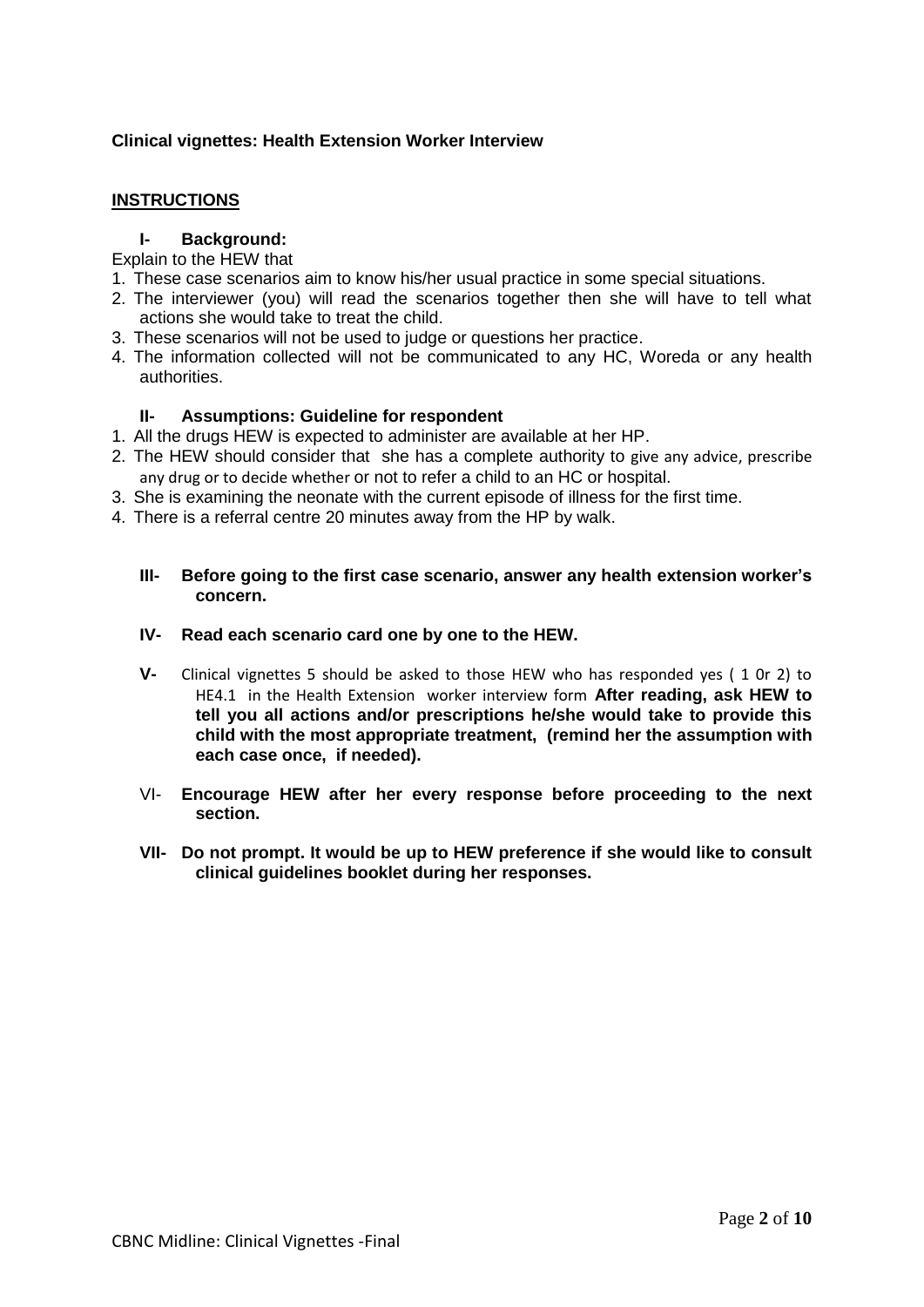|       | <b>CLINICAL VIGNETTES - I</b>                                                                                                                                                                                                                                                                                                   |                                             |                 |                      |
|-------|---------------------------------------------------------------------------------------------------------------------------------------------------------------------------------------------------------------------------------------------------------------------------------------------------------------------------------|---------------------------------------------|-----------------|----------------------|
| S. No | <b>Description</b>                                                                                                                                                                                                                                                                                                              | <b>Codes</b>                                | <b>Response</b> | $S_{1}$<br><b>No</b> |
|       | Mother of a baby girl has brought her to the HP to see you because the<br>baby has been asleep since the morning and has difficulty to wake up,<br>what do you do?                                                                                                                                                              |                                             |                 |                      |
|       | Ask for the                                                                                                                                                                                                                                                                                                                     |                                             |                 |                      |
| V1.1  | The full name of the baby                                                                                                                                                                                                                                                                                                       | $1 = Yes$<br>$2 = No$                       |                 | V1.1                 |
| V1.2  | Exact age of the baby                                                                                                                                                                                                                                                                                                           | $1 = Yes$<br>$2 = No$                       |                 | V1.2                 |
| V1.3  | Whether this is her first visit or revisit for the<br>same illness                                                                                                                                                                                                                                                              | $1 = Yes$<br>$2 = No$                       |                 | V1.3                 |
| V1.4  | If revisit, what medications were given to the<br>baby                                                                                                                                                                                                                                                                          | $\overline{1} = \overline{Yes}$<br>$2 = No$ |                 | V1.4                 |
|       | You are informed by the mother that girl name is ENKU, aged 6 weeks<br>and she hasn't breastfed or drank much since yesterday. There is no<br>history of vomiting or convulsion, but had diarrhoea for last few days.<br>What do you do next?                                                                                   |                                             |                 |                      |
|       | <b>Ask for the</b>                                                                                                                                                                                                                                                                                                              |                                             |                 |                      |
| V1.5  | Exact duration of diarrhoea                                                                                                                                                                                                                                                                                                     | $\overline{1}$ = Yes<br>$2 = No$            |                 | V1.5                 |
| V1.6  | Any blood in the stool                                                                                                                                                                                                                                                                                                          | $1 = Yes$<br>$2 = No$                       |                 | V1.6                 |
|       | <b>Observe</b>                                                                                                                                                                                                                                                                                                                  |                                             |                 |                      |
| V1.7  | Restless and irritability                                                                                                                                                                                                                                                                                                       | $1 = Yes$<br>$2 = No$                       |                 | V1.7                 |
| V1.8  | Sunken eyes                                                                                                                                                                                                                                                                                                                     | $1 = Yes$<br>$2 = No$                       |                 | V1.8                 |
|       | <b>Assess for the</b>                                                                                                                                                                                                                                                                                                           |                                             |                 |                      |
| V1.9  | Infant movement on stimulation                                                                                                                                                                                                                                                                                                  | $1 = Yes$<br>$2 = No$                       |                 | V1.9                 |
|       | V1.10   Pinching the abdominal skin                                                                                                                                                                                                                                                                                             | $1 = Yes$<br>$2 = No$                       |                 | V1.10                |
|       | On your assessment you have confirmed that the exact duration of<br>diarrhoea is last 6 days and there is no history of blood in the stool.<br>ENKU is weighing 3.0 kg, somewhat active at the time of assessment<br>but restless and irritable, she has sunken eyes and skin pinch goes<br>back slowly<br>What do you do next? |                                             |                 |                      |
|       | <b>Specific actions for first 4 hours</b>                                                                                                                                                                                                                                                                                       |                                             |                 |                      |
| V1.11 | Classify the neonate as having 'some<br>dehydration'                                                                                                                                                                                                                                                                            | $1 = Yes$<br>$2 = No$                       |                 | V1.11                |
| V1.12 | <b>Give ORS fluids</b>                                                                                                                                                                                                                                                                                                          | $1 = Yes$<br>$2 = No$                       |                 | V1.12                |
| V1.13 | Continue breast milk                                                                                                                                                                                                                                                                                                            | $1 = Yes$<br>$2 = No$                       |                 | V1.13                |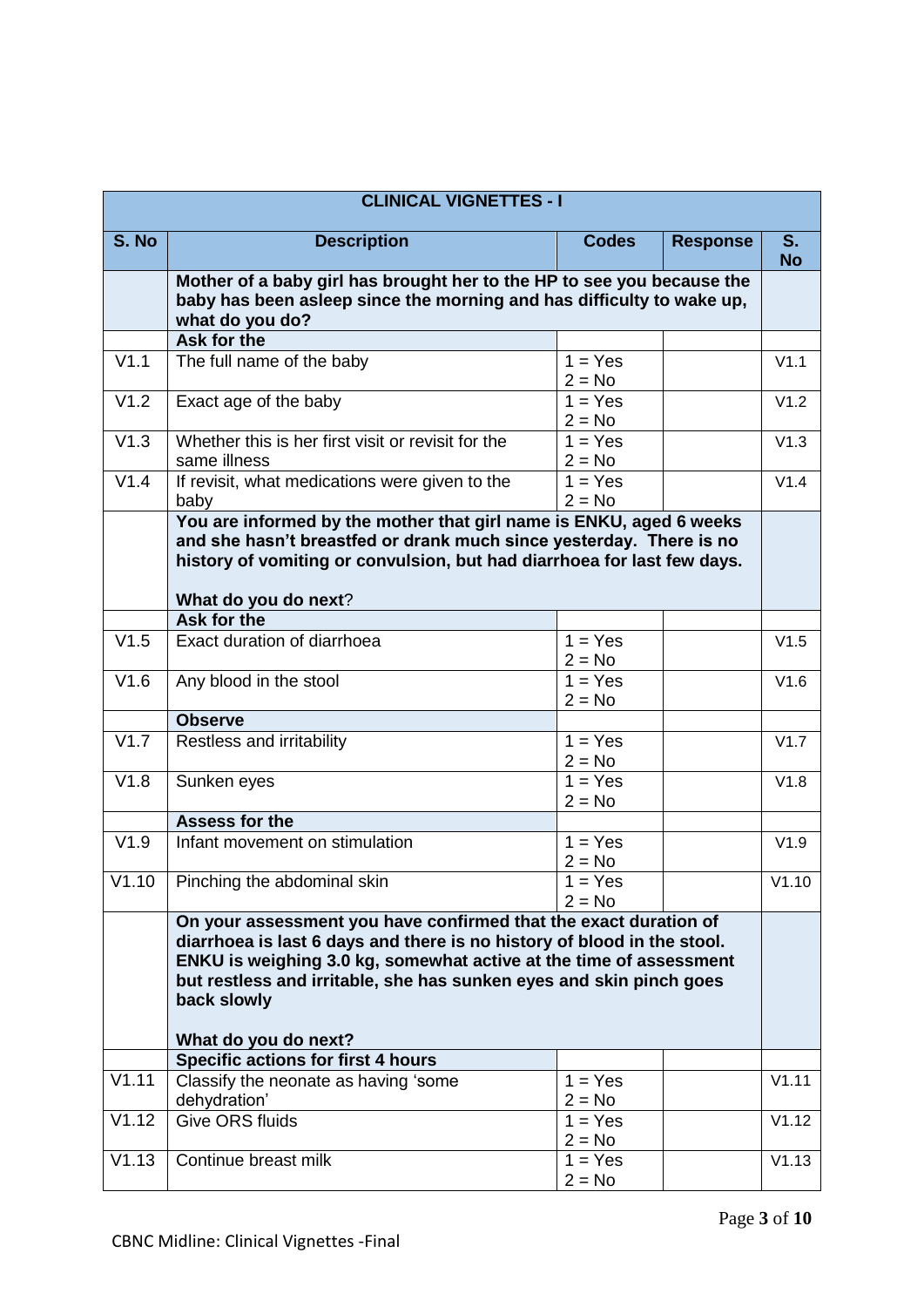| V1.14 | Observe for next 4 hours                                                    | $1 = Yes$<br>$2 = No$ | V1.14 |
|-------|-----------------------------------------------------------------------------|-----------------------|-------|
| V1.15 | Give zinc treatment for 10 days                                             | $1 = Yes$<br>$2 = No$ | V1.15 |
|       | <b>Advice:</b>                                                              |                       |       |
| V1.16 | Keep the young infant warm                                                  | $1 = Yes$<br>$2 = No$ | V1.16 |
| V1.17 | Advice mother to return immediately to the heath<br>facility (danger signs) | $1 = Yes$<br>$2 = No$ | V1.17 |
| V1.18 | Follow up visit in 2 days                                                   | $1 = Yes$<br>$2 = No$ | V1.18 |
| V1.19 | Breastfeed as often as the child wants                                      | $1 = Yes$<br>$2 = No$ | V1.19 |
| V1.20 | Continue breastfeed day and night -at least 10-<br>12 times in 24 hours     | $1 = Yes$<br>$2 = No$ | V1.20 |

| <b>CLINICAL VIGNETTES - II</b> |                                                                                                                                                                                                  |                                  |                 |                  |
|--------------------------------|--------------------------------------------------------------------------------------------------------------------------------------------------------------------------------------------------|----------------------------------|-----------------|------------------|
| S. No                          | <b>Description</b>                                                                                                                                                                               | <b>Codes</b>                     | <b>Response</b> | S. No            |
|                                | A teenager mother came to the Health post facility with her baby<br>daughter. She said that her baby daughter was coughing for few<br>days.<br>What do you do next?                              |                                  |                 |                  |
|                                | Ask for the                                                                                                                                                                                      |                                  |                 |                  |
| V <sub>2.1</sub>               | The full name of the baby                                                                                                                                                                        | $1 = Yes$<br>$2 = No$            |                 | V <sub>2.1</sub> |
| V <sub>2.2</sub>               | Exact age of the baby                                                                                                                                                                            | $1 = Yes$<br>$2 = No$            |                 | V2.2             |
| V <sub>2.3</sub>               | Whether this is her first visit or revisit for the<br>same illness                                                                                                                               | $\overline{1}$ = Yes<br>$2 = No$ |                 | V <sub>2.3</sub> |
| V2.4                           | If revisit, what medications were given to the<br>baby                                                                                                                                           | $1 = Yes$<br>$2 = No$            |                 | V2.4             |
| V2.5                           | Exact duration of the cough                                                                                                                                                                      | $1 = Yes$<br>$2 = No$            |                 | V2.5             |
|                                | You are informed by the mother that girl name is Abeba, aged 8<br>weeks. She has a cough for last 5 days and this is her first<br>consultation for the same illness.<br>What do you do ask next? |                                  |                 |                  |
|                                | Ask for the general danger signs in the young<br>infants                                                                                                                                         |                                  |                 |                  |
| V2.6                           | History of convulsions during illness                                                                                                                                                            | $1 = Yes$<br>$2 = No$            |                 | V2.6             |
| V2.7                           | Stopped or significantly reduced feeding                                                                                                                                                         | $1 = Yes$<br>$2 = No$            |                 | V2.7             |
| V2.8                           | Weak or lethargic                                                                                                                                                                                | $1 = Yes$<br>$2 = No$            |                 | V2.8             |
| V2.9                           | Frequent vomiting                                                                                                                                                                                | $1 = Yes$<br>$2 = No$            |                 | V2.9             |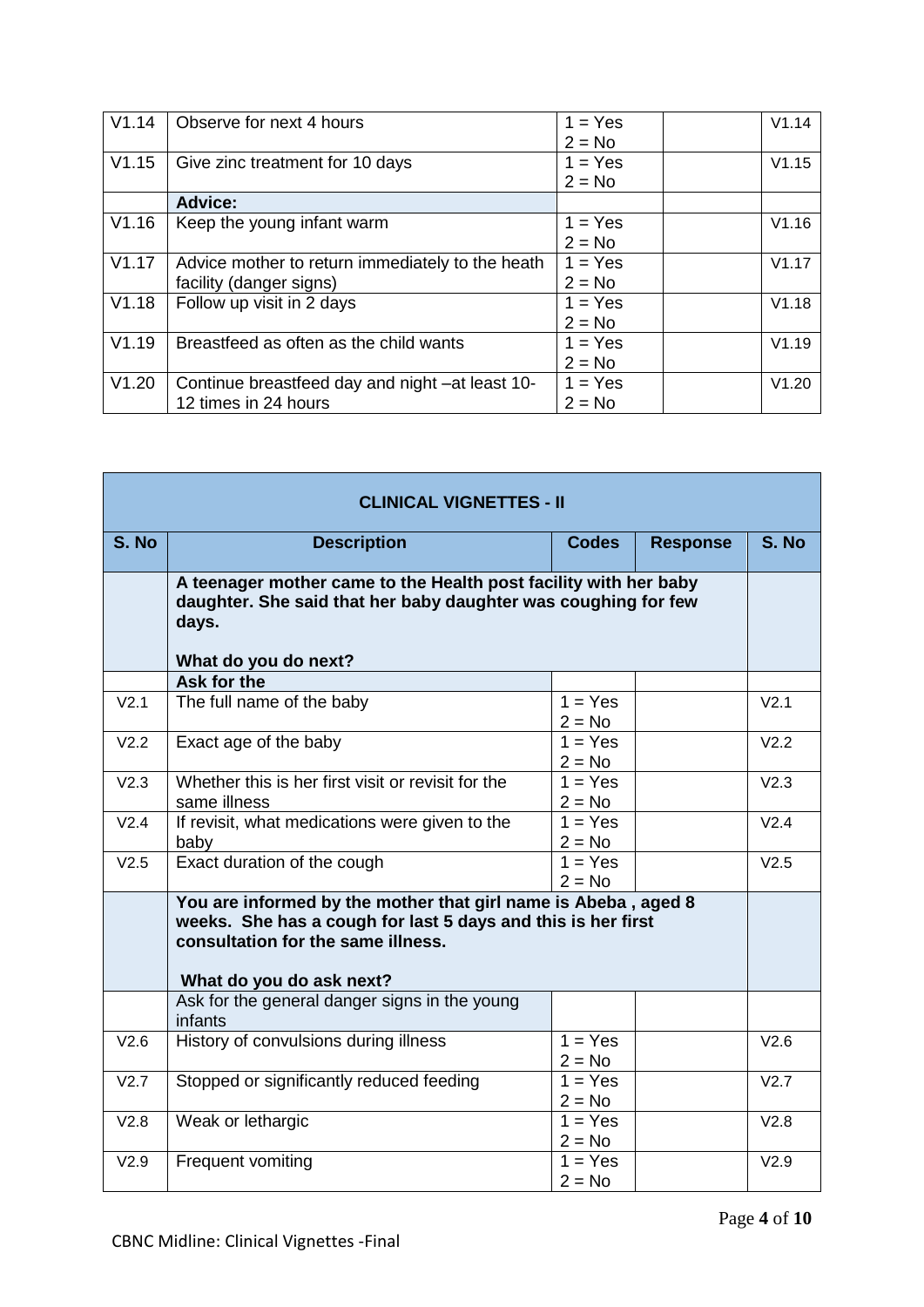|       | You learnt that there is no history of vomiting. There was a one brief<br>episode of convulsion yesterday. However her feeding has been<br>reduced significantly and she is lethargic.<br>What do you do look for next?                                |                       |       |
|-------|--------------------------------------------------------------------------------------------------------------------------------------------------------------------------------------------------------------------------------------------------------|-----------------------|-------|
| V2.10 | Physically Observe (look) the young infant                                                                                                                                                                                                             | $1 = Yes$<br>$2 = No$ | V2.10 |
| V2.11 | Count the breathing                                                                                                                                                                                                                                    | $1 = Yes$<br>$2 = No$ | V2.11 |
| V2.12 | Chest in-drawing                                                                                                                                                                                                                                       | $1 = Yes$<br>$2 = No$ | V2.12 |
| V2.13 | Sound of grunting                                                                                                                                                                                                                                      | $1 = Yes$<br>$2 = No$ | V2.13 |
|       | You observed that there is chest in drawing and the respiration<br>count is 65 per minute<br>What do you do next?                                                                                                                                      |                       |       |
|       | Physically Observe (look) the young infant                                                                                                                                                                                                             |                       |       |
| V2.14 | Recount the breathing                                                                                                                                                                                                                                  | $1 = Yes$<br>$2 = No$ | V2.14 |
|       | Ok, now what specifically you will feel or physically assess in the<br>young infant                                                                                                                                                                    |                       |       |
|       | Physically assess (feel) for the                                                                                                                                                                                                                       |                       |       |
| V2.15 | Infant movement on stimulation                                                                                                                                                                                                                         | $1 = Yes$<br>$2 = No$ | V2.15 |
| V2.16 | Measure temperature                                                                                                                                                                                                                                    | $1 = Yes$<br>$2 = No$ | V2.16 |
|       | You have confirmed that Abeba has a cough for 5 days, a single<br>episode of convulsion yesterday. At the moment her breathing rate<br>is 65 per minute, axillary temperature is 39 °C and movements are<br>fine on stimulations,<br>What do you next? |                       |       |
|       | <b>Specific immediate actions:</b>                                                                                                                                                                                                                     |                       |       |
| V2.17 | Classify the neonate has 'very severe disease'                                                                                                                                                                                                         | $1 = Yes$<br>$2 = No$ | V2.17 |
| V2.18 | Give first dose of amoxicillin syrup/dispersible<br>tablet                                                                                                                                                                                             | $1 = Yes$<br>$2 = No$ | V2.18 |
| V2.19 | Give first dose IM gentamycin                                                                                                                                                                                                                          | $1 = Yes$<br>$2 = No$ | V2.19 |
|       | <b>Advice for</b>                                                                                                                                                                                                                                      |                       |       |
| V2.20 | Keep the young infant warm                                                                                                                                                                                                                             | $1 = Yes$<br>$2 = No$ | V2.20 |
| V2.21 | Breastfeed more frequently                                                                                                                                                                                                                             | $1 = Yes$<br>$2 = No$ | V2.21 |
| V2.22 | Express breast milk if the child conscious but<br>unable to suck                                                                                                                                                                                       | $1 = Yes$<br>$2 = No$ | V2.22 |
|       | <b>Referral</b>                                                                                                                                                                                                                                        |                       |       |
| V2.23 | Advice mother on the need of referral                                                                                                                                                                                                                  | $1 = Yes$<br>$2 = No$ | V2.23 |
| V2.24 | Refer to the nearest health centre                                                                                                                                                                                                                     | $1 = Yes$<br>$2 = No$ | V2.24 |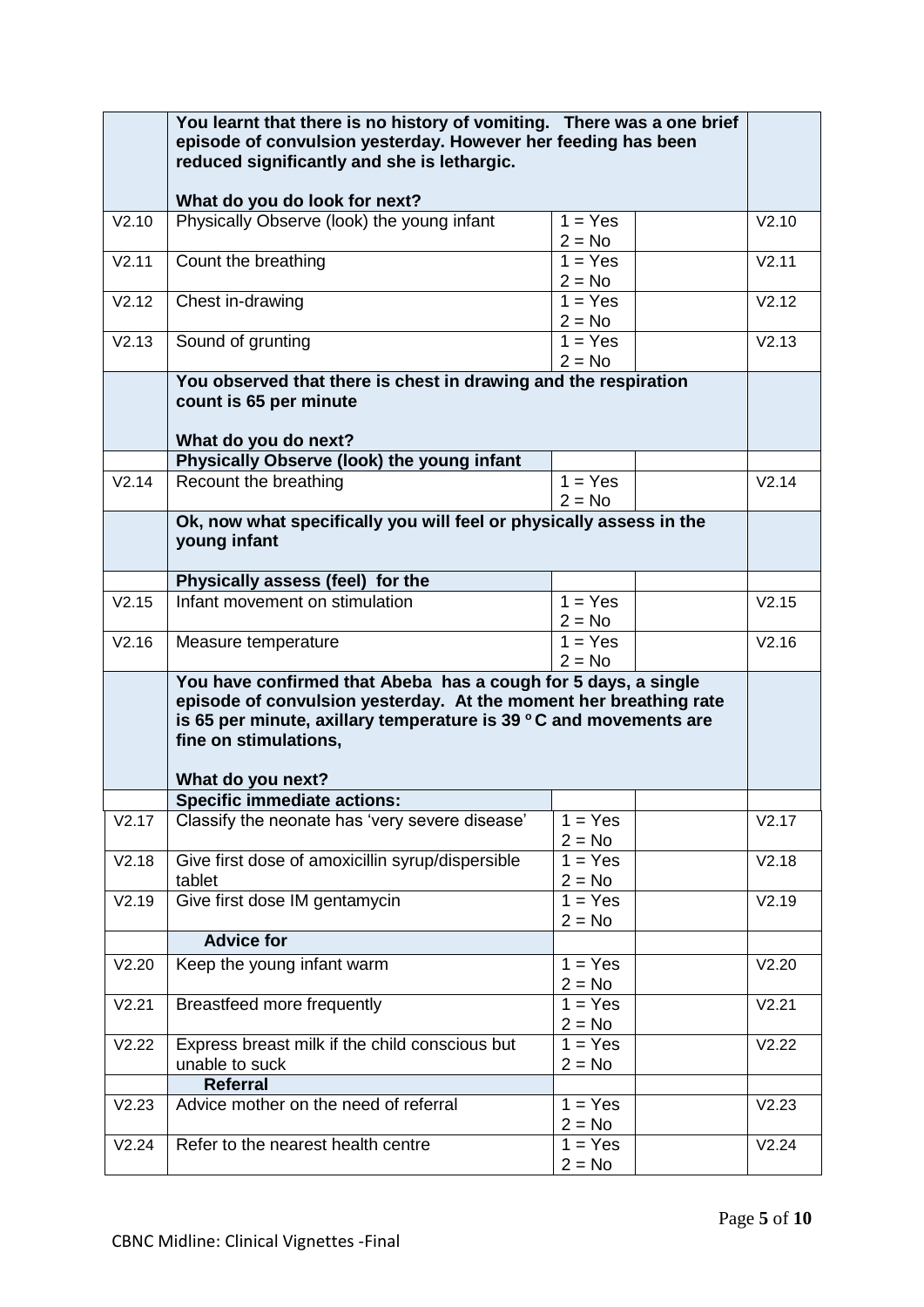|       | <b>CLINICAL VIGNETTES - III</b>                                                                                                                                                                                                                          |                                             |                 |       |
|-------|----------------------------------------------------------------------------------------------------------------------------------------------------------------------------------------------------------------------------------------------------------|---------------------------------------------|-----------------|-------|
| S. No | <b>Description</b>                                                                                                                                                                                                                                       | <b>Codes</b>                                | <b>Response</b> | S. No |
|       | A first time mother, Shashie, has brought her baby boy to the HP to<br>see you because she needs some advice about childcare and<br>wellbeing.<br>What do you do next?                                                                                   |                                             |                 |       |
|       | Ask for the                                                                                                                                                                                                                                              |                                             |                 |       |
| V3.1  | The full name of the baby                                                                                                                                                                                                                                | $1 = Yes$<br>$2 = No$                       |                 | V3.1  |
| V3.2  | Exact age of the baby                                                                                                                                                                                                                                    | $1 = Yes$<br>$2 = No$                       |                 | V3.2  |
| V3.3  | Whether this is her first visit or revisit for the<br>same advice                                                                                                                                                                                        | $1 = Yes$<br>$2 = No$                       |                 | V3.3  |
| V3.4  | If revisit what advice was given to her                                                                                                                                                                                                                  | $\overline{1} = \overline{Yes}$<br>$2 = No$ |                 | V3.4  |
|       | weeks. And She is visiting her parents in the area and she will stay<br>with them for a while. This is Abel's first visit to the HP. She is<br>interested to know what the best nutritional advice about the young<br>infant is.<br>What do you do next? |                                             |                 |       |
|       | <b>Give advice:</b>                                                                                                                                                                                                                                      |                                             |                 |       |
| V3.5  | Breastfeed as often as the child wants                                                                                                                                                                                                                   | $1 = Yes$<br>$2 = No$                       |                 | V3.5  |
| V3.6  | Breastfeed at day and night - at least 10-12<br>times in 24 hours                                                                                                                                                                                        | $1 = Yes$<br>$2 = No$                       |                 | V3.6  |
| V3.7  | Feed your child only breastmilk for the first 6<br>months                                                                                                                                                                                                | $1 = Yes$<br>$2 = No$                       |                 | V3.7  |
| V3.8  | Don't give other fluids including even giving<br>water                                                                                                                                                                                                   | $1 = Yes$<br>$2 = No$                       |                 | V3.8  |
| V3.9  | Correct positioning for the breast feeding                                                                                                                                                                                                               | $1 = Yes$<br>$2 = No$                       |                 | V3.9  |
| V3.10 | Correct attachment of the baby for the<br>breastfeeding                                                                                                                                                                                                  | $1 = Yes$<br>$2 = No$                       |                 | V3.10 |
| V3.11 | Empty one breast first before switching to the<br>other for your baby to get the most of nutritious<br>hind milk                                                                                                                                         | $1 = Yes$<br>$2 = No$                       |                 | V3.11 |
|       | Shashie is also interested to know how she can prevent occurrence<br>of any infection to Abel.<br>What do you do next?                                                                                                                                   |                                             |                 |       |
|       | <b>Give advice:</b>                                                                                                                                                                                                                                      |                                             |                 |       |
| V3.12 | Wash hands with soap before and after touching<br>the newborn                                                                                                                                                                                            | $1 = Yes$<br>$2 = No$                       |                 | V3.12 |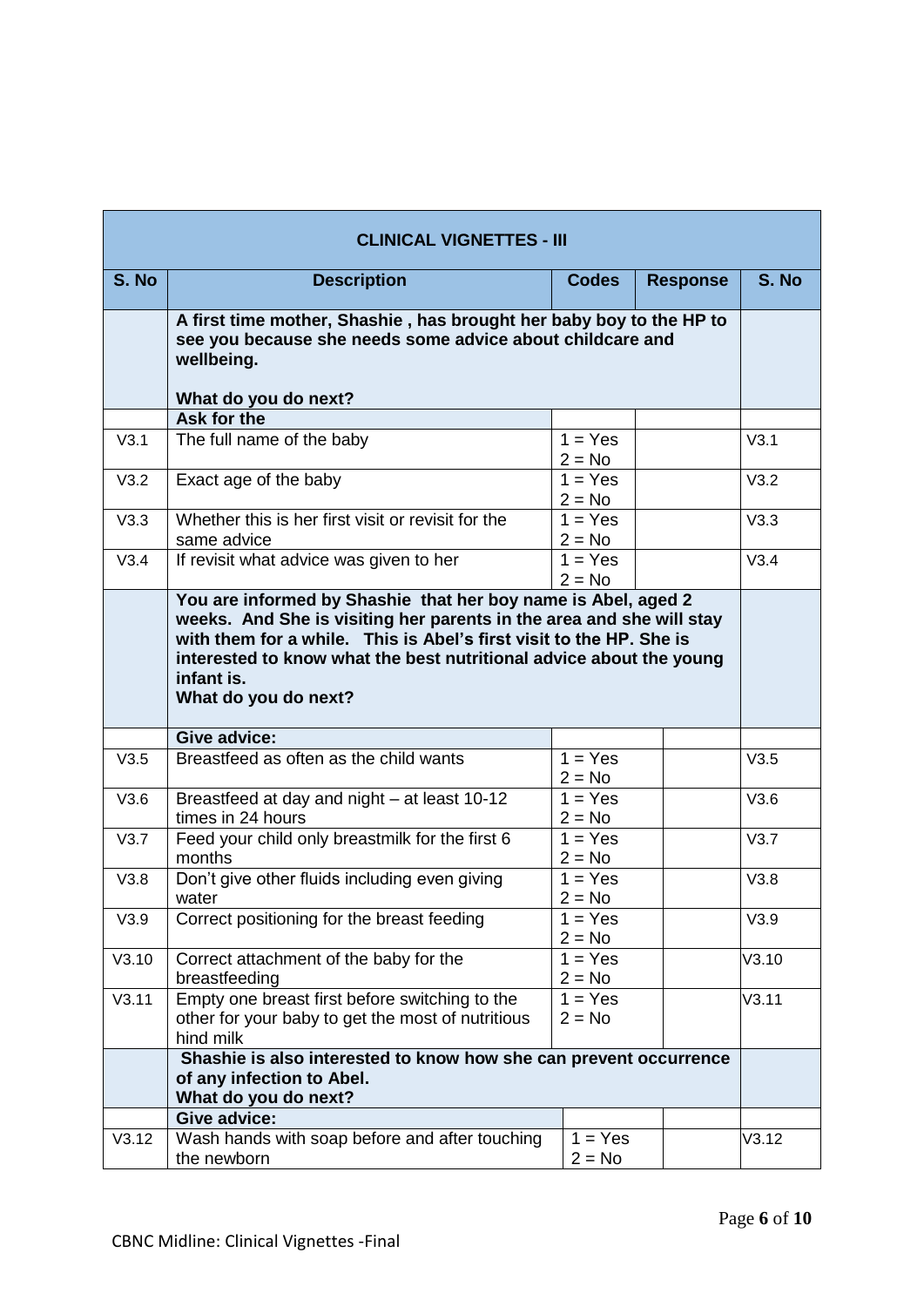| V3.13 | Keep fingernails short                            | $1 = Yes$ | V3.13 |
|-------|---------------------------------------------------|-----------|-------|
|       |                                                   | $2 = No$  |       |
| V3.14 | Keep the baby warm                                | $1 = Yes$ | V3.14 |
|       |                                                   | $2 = No$  |       |
| V3.15 | Bath the baby daily with warm water and with      | $1 = Yes$ | V3.15 |
|       | soap every 2-3 days                               | $2 = No$  |       |
| V3.16 | Keep other sick children away                     | $1 = Yes$ | V3.16 |
|       |                                                   | $2 = No$  |       |
| V3.17 | Protect the baby from the smoke in the air        | $1 = Yes$ | V3.17 |
|       |                                                   | $2 = No$  |       |
| V3.18 | Get the baby immunized on time                    | $1 = Yes$ | V3.18 |
|       |                                                   | $2 = No$  |       |
|       | satisfied.<br>What are next steps do you do?      |           |       |
| V3.19 | <b>Actions</b>                                    |           | V3.19 |
| V3.20 | Check the immunization status                     | $1 = Yes$ | V3.20 |
|       |                                                   | $2 = No$  |       |
| V3.21 | If not, make arrangements to immunize the child   | $1 = Yes$ | V3.21 |
|       | accordingly                                       | $2 = No$  |       |
| V3.22 | Weigh the baby                                    | $1 = Yes$ | V3.22 |
|       |                                                   |           |       |
|       |                                                   | $2 = No$  |       |
| V3.23 | Develop a family folder/card for the mother and   | $1 = Yes$ | V3.23 |
|       | baby $(?)$                                        | $2 = No$  |       |
| V3.24 | Give mother the date for the next follow up visit | $1 = Yes$ | V3.24 |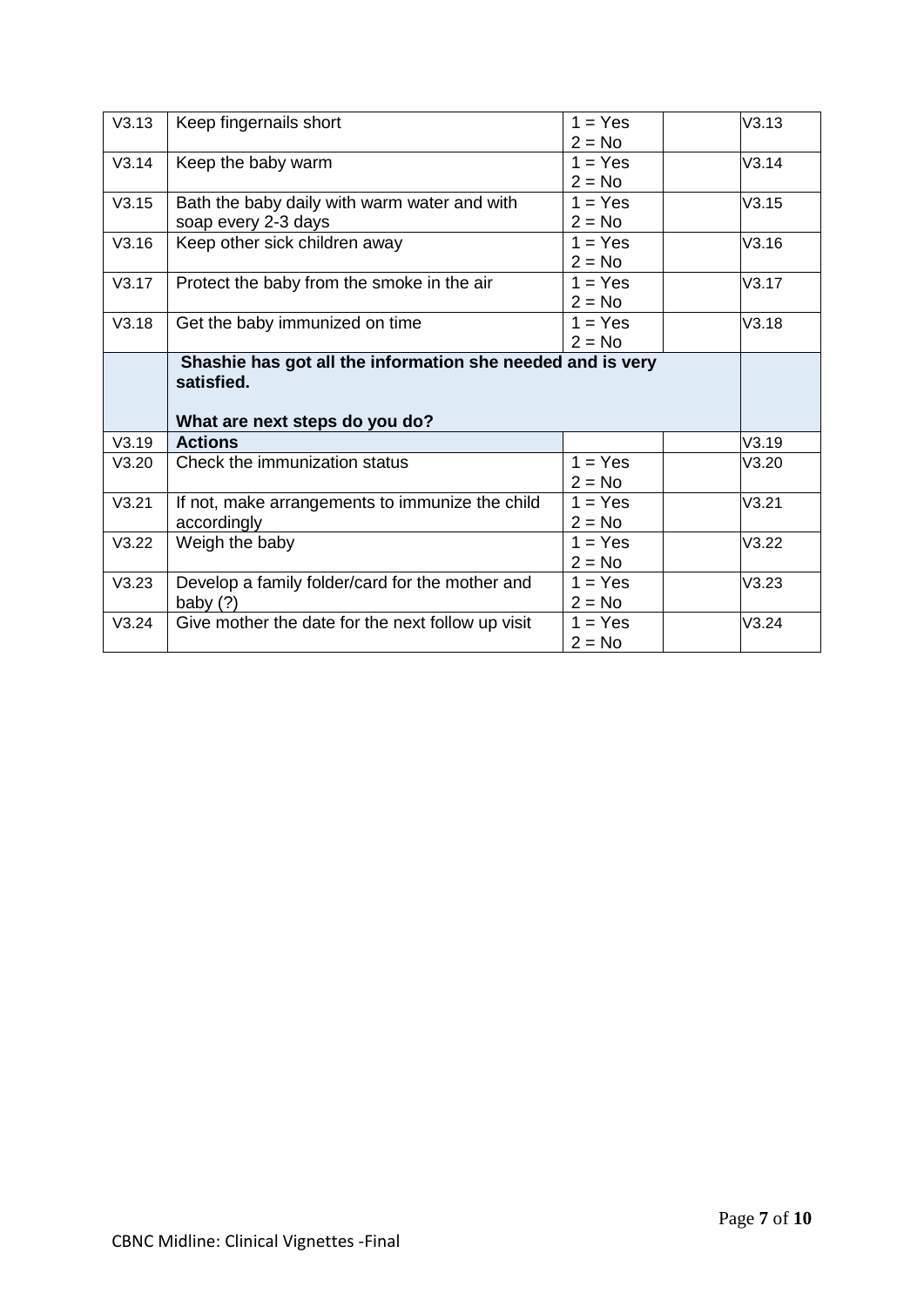| <b>CLINICAL VIGNETTES - IV</b> |                                                                                                                                                                                                                                                                                                                                                                                                                                                                                                                                                                                                                                                                                                                                                                                                                                                                                       |                                  |                 |                      |
|--------------------------------|---------------------------------------------------------------------------------------------------------------------------------------------------------------------------------------------------------------------------------------------------------------------------------------------------------------------------------------------------------------------------------------------------------------------------------------------------------------------------------------------------------------------------------------------------------------------------------------------------------------------------------------------------------------------------------------------------------------------------------------------------------------------------------------------------------------------------------------------------------------------------------------|----------------------------------|-----------------|----------------------|
| S. No                          | <b>Description</b>                                                                                                                                                                                                                                                                                                                                                                                                                                                                                                                                                                                                                                                                                                                                                                                                                                                                    | <b>Codes</b>                     | <b>Response</b> | $S_{1}$<br><b>No</b> |
|                                | The day before, your fellow HEW had encountered a 5-6 weeks old<br>baby girl, Halima, while providing a PNC visit to a neighbouring house.<br>She found the baby to have a high fever and was told by the family that<br>she had had an episode of convulsion earlier that day. The HEW<br>provided a pre-referral dose of gentamycin and amoxicillin, and<br>immediately referred them to the nearest health centre. However they<br>were not able to go as they could not afford the cost of the transport to<br>the health centre. She then gave them medication and informed them<br>to come to the health post the next day for further medication.<br>Today your colleague HEW is again in the community and has<br>informed you to stay at the health post and wait for the family. They<br>have just arrived at the health post with the medication they have used<br>so far. |                                  |                 |                      |
|                                | What do you confirm next?<br>Ask:                                                                                                                                                                                                                                                                                                                                                                                                                                                                                                                                                                                                                                                                                                                                                                                                                                                     |                                  |                 |                      |
| V4.1                           | The full name of the baby                                                                                                                                                                                                                                                                                                                                                                                                                                                                                                                                                                                                                                                                                                                                                                                                                                                             | $1 = Yes$<br>$2 = No$            |                 | V4.1                 |
| V4.2                           | Exact age of the baby                                                                                                                                                                                                                                                                                                                                                                                                                                                                                                                                                                                                                                                                                                                                                                                                                                                                 | $1 = Yes$<br>$2 = No$            |                 | V4.2                 |
| V4.3                           | What medications were given to the baby for<br>the current illness                                                                                                                                                                                                                                                                                                                                                                                                                                                                                                                                                                                                                                                                                                                                                                                                                    | $1 = Yes$<br>$2 = No$            |                 | V4.3                 |
| V4.4                           | Check prescription and drug labelling                                                                                                                                                                                                                                                                                                                                                                                                                                                                                                                                                                                                                                                                                                                                                                                                                                                 | $1 = Yes$<br>$2 = No$            |                 | V4.4                 |
| V4.5                           | You learnt that Halima is 6 weeks old. Your fellow HEW gave IM<br>injection Gentamycin and first does of amoxicillin. And gave the<br>remaining amoxicillin syrup for use of twice a day for the next 6.5 days.<br>Next what do you do to Halima and her mother?<br><b>Assessment:</b><br>Check child vitals are stable<br>$1 = Yes$<br>$2 = No$                                                                                                                                                                                                                                                                                                                                                                                                                                                                                                                                      |                                  |                 |                      |
| V4.6                           | Take mother's consent and readiness for the<br>next injection for the baby                                                                                                                                                                                                                                                                                                                                                                                                                                                                                                                                                                                                                                                                                                                                                                                                            | $1 = Yes$<br>$2 = No$            |                 | V4.6                 |
|                                | Halima is physically stable and her mother has given consent for the<br>injection.<br>How do you prepare yourself and Halima for the injection?                                                                                                                                                                                                                                                                                                                                                                                                                                                                                                                                                                                                                                                                                                                                       |                                  |                 |                      |
|                                | <b>Preparation:</b>                                                                                                                                                                                                                                                                                                                                                                                                                                                                                                                                                                                                                                                                                                                                                                                                                                                                   |                                  |                 |                      |
| V4.7                           | Ensure the child is comfortable                                                                                                                                                                                                                                                                                                                                                                                                                                                                                                                                                                                                                                                                                                                                                                                                                                                       | $\overline{1}$ = Yes<br>$2 = No$ |                 | V4.7                 |
| V4.8                           | Select site for injection (Site)                                                                                                                                                                                                                                                                                                                                                                                                                                                                                                                                                                                                                                                                                                                                                                                                                                                      | $1 = Yes$<br>$2 = No$            |                 | V4.8                 |
| V4.9                           | Prepare syringe as per prescription: (right<br>patient, right time and right dose).                                                                                                                                                                                                                                                                                                                                                                                                                                                                                                                                                                                                                                                                                                                                                                                                   | $1 = Yes$<br>$2 = No$            |                 | V4.9                 |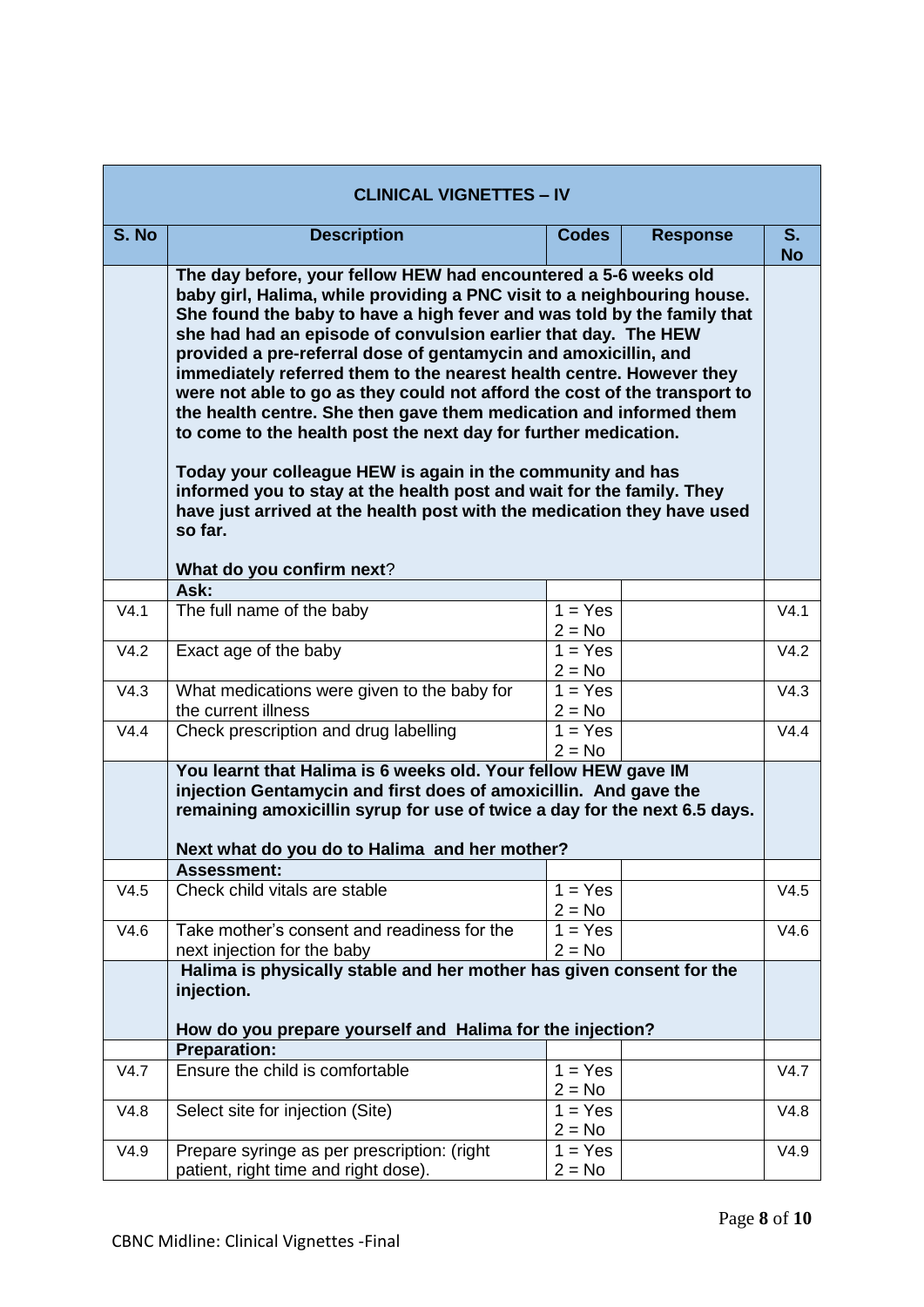|       | Hand hygiene: before                                                              |                       |       |
|-------|-----------------------------------------------------------------------------------|-----------------------|-------|
| V4.10 | Wash hand with water only                                                         | $1 = Yes$<br>$2 = No$ | V4.10 |
| V4.11 | Wash hand with soap and water                                                     | $1 = Yes$             | V4.11 |
| V4.12 | Use disinfectant to clean hands                                                   | $2 = No$<br>$1 = Yes$ | V4.12 |
|       |                                                                                   | $2 = No$              |       |
|       | <b>SKIN preparation and disinfection (IM drug</b><br>injection)                   |                       |       |
| V4.13 | Use alcohol swab: clean site with 70%<br>isopropyl alcohol swab (if appropriate). | $1 = Yes$<br>$2 = No$ | V4.13 |
| V4.14 | Cleans skin with an alcohol swab for 30                                           | $1 = Yes$             | V4.14 |
|       | seconds, and allow to dry for 30 seconds. It is                                   | $2 = No$              |       |
|       | otherwise ineffective.                                                            |                       |       |
|       | (IM immunizations: soap and water is sufficient)                                  |                       |       |
|       | You have completed the preparation to give IM injection to 6 weeks old            |                       |       |
|       | Halima.                                                                           |                       |       |
|       | Now this model in front of you is representing the baby. Please do                |                       |       |
|       | inject it and follow all the steps you follow to give IM injection to 6-          |                       |       |
|       | week-old baby.                                                                    |                       |       |
|       | Please describe your steps verbally also while performing them                    |                       |       |
|       |                                                                                   |                       |       |
|       | <b>IM</b> injection:                                                              |                       |       |
| V4.15 | Identify the middle third of the quadriceps                                       | $1 = Yes$             | V4.15 |
|       | muscle as the injection site.                                                     | $2 = No$              |       |
| V4.16 | Stretch the skin at the site.                                                     | $1 = Yes$             | V4.16 |
|       |                                                                                   | $2 = No$              |       |
| V4.17 | Inject the needle at 90 angle. Leave 1/3rd of                                     | $1 = Yes$             | V4.17 |
|       | the shaft exposed.                                                                | $2 = No$              |       |
| V4.18 | Aspirate for a few seconds to ensure the needle                                   | $1 = Yes$             | V4.18 |
|       | is not sited in a blood vessel.                                                   | $2 = No$              |       |
| V4.19 | Inject the medication with a slow steady                                          | $1 = Yes$             | V4.19 |
| V4.20 | pressure (1ml over 10 sec).<br>Withdraw needle quickly whilst placing a gauze     | $2 = No$<br>$1 = Yes$ |       |
|       | square over the site.                                                             | $2 = No$              | V4.20 |
| V4.21 | Following injection, observe site for at least 15                                 | $1 = Yes$             | V4.21 |
|       | minutes, checking for swelling, discomfort or                                     | $2 = No$              |       |
|       | pain.                                                                             |                       |       |
| V4.22 | Document procedure in the registration book                                       | $1 = Yes$             | V4.22 |
|       |                                                                                   | $2 = No$              |       |
|       | You have successfully completed giving injection to Halima . What do              |                       |       |
|       | you do next to wrap up the preparation?                                           |                       |       |
|       | <b>Waste management:</b>                                                          |                       |       |
| V4.23 | Dispose of sharps in appropriate container.                                       | $1 = Yes$             | V4.23 |
|       |                                                                                   | $2 = No$              |       |
|       | Hand hygiene: after                                                               |                       |       |
| V4.24 | Wash hand with water only                                                         | $1 = Yes$<br>$2 = No$ | V4.24 |
| V4.25 | Wash hand with soap and water                                                     | $1 = Yes$             | V4.25 |
|       |                                                                                   | $2 = No$              |       |
| V4.26 | Use disinfectant                                                                  | $1 = Yes$             | V4.26 |
|       |                                                                                   | $2 = No$              |       |
|       | Halima is calm now and her mother is planning to leave,                           |                       |       |